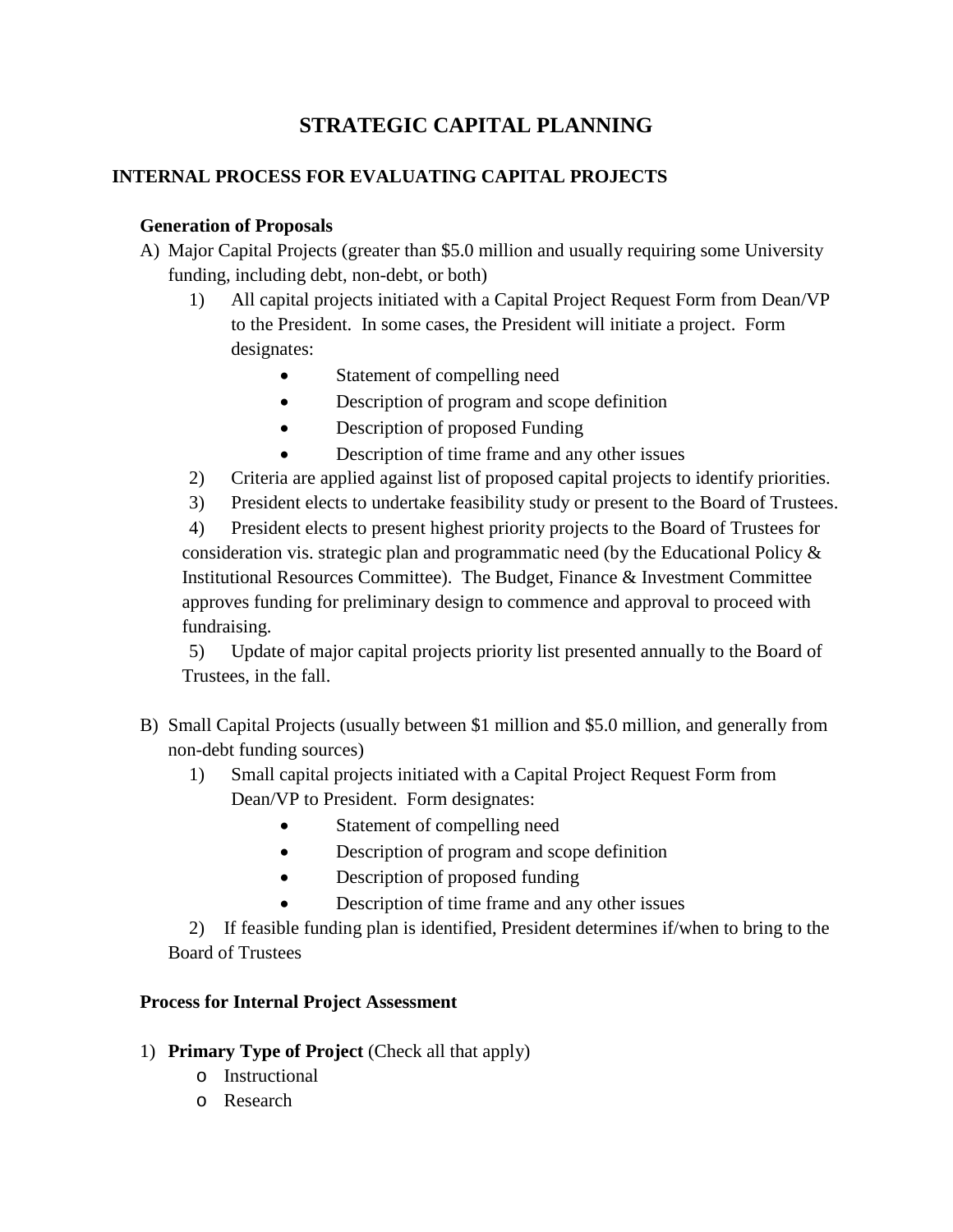- o Academic support
- o Constituent Service
- o Athletic/Recreation/Wellness
- o Residential
- o Multipurpose function/event
- o Infrastructure
- o Administrative
- o Landscape/beautification
- o Other
- 2) **Evaluation Criteria** (Note: These are the "Decision-making Criteria and Principles" from the Strategic Action Plan approved by the Board of Trustees in October, 2013)
	- A) Impact of Project on Strategic Goals (Rate each that applies, 1 to 5.
		- $(1=Low 5=High)$
		- Advances quality and excellence
		- Reflects centrality to mission, vision, and focus
		- Fosters comparative advantage and multiple strengths
		- Effects a positive and transformative impact
		- Increases academic synergy and interdisciplinarity
		- Satisfies cost, benefit, risk assessment and "unintended consequence" analysis, including actual and projected supply and demand
		- Promotes distinctiveness/uniqueness of the University
		- Builds competencies and capacity
		- Leverages multiple initiatives and resolves multiple issues
		- Builds community and develops talent among faculty, staff, and students
	- B) Compelling Need (Rate urgency/importance of those that apply, 1 to 5.  $(1=Low 5=High)$ 
		- Life Safety/Code/ADA
		- Lack of space for existing function
		- Instructional requirements
		- Deferred maintenance
		- New program
		- Expanded/improved research capacity
		- Enhancing student experience
		- Infrastructure improvement
		- Other